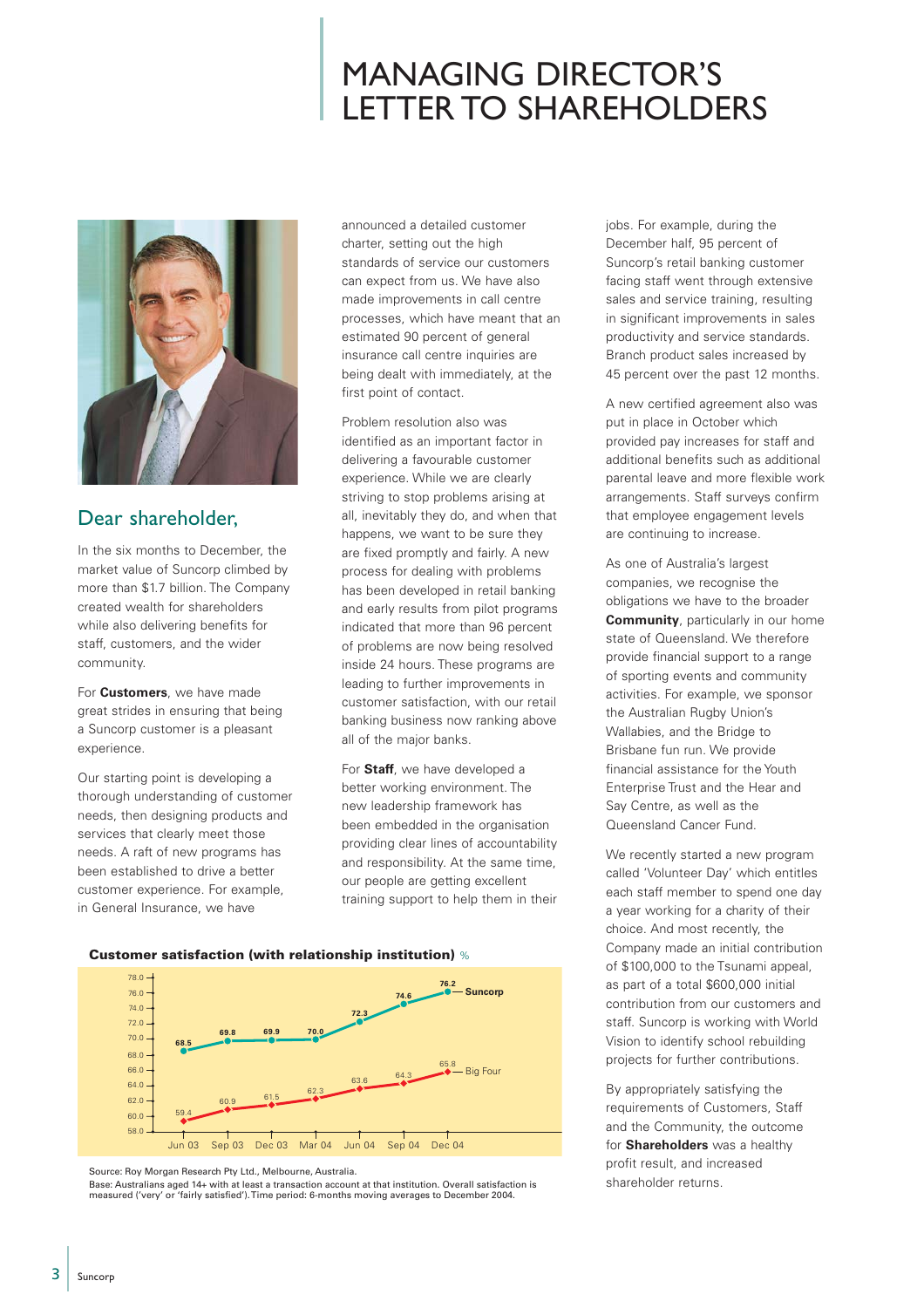## Financial Performance Summary

Net profit for the six months to December increased by 47 percent to \$413 million.

Stripping out the investment returns to get a better picture of underlying performance, the profit result increased 29 percent to \$468 million – still a very good improvement.

Profits increased substantially across all divisions, reflecting the favourable business environment, operational improvements across the group, and significant progress in implementation of the Company's diversified financial services strategy.

The **Banking** division reported a 24 percent increase in profit before tax to \$220 million. Despite a slowing home lending market, the Company has managed to consolidate the strong improvement in home loan sales achieved in the June half, and is now outperforming the market. Home loan receivables at December were at \$18.5 billion, up 18.8 percent from the prior December, compared with 14.9 percent growth for the home lending market as a whole.

These results show the successful implementation of a series of improvements put in place in 2004. In particular, simplified lending processes and increased service standards have improved customer experience leading to a significant lift in customer retention. In addition, broker distribution networks were strengthened and expanded, leading to significant inflows of new business via this channel.

In Business Banking, the relationship banking model has delivered growth of 19.7 percent in assets, which was more than double market growth of 8.7 percent in the 12 months to December. Commercial lending grew Taking a closer look at the research facililties at QIMR.



by 23 percent, with good growth in interstate markets due to a more sophisticated broker distribution model, and by successfully developing specialist status in key market segments.

A major highlight of the Banking division during the period was the on-going success of the Company's new initiatives to grow retail deposits. The high interest bearing Everyday Options (EDO) Account has attracted approximately \$1.5 billion since its launch in March last year. The number of new deposit accounts being opened each month has grown by more than 20 percent since last January, while account closures have reduced by 25 percent.

A feature of the result was our strong margin performance. Compared with the prior December half, our net interest margin increased by seven basis points to 2.31 percent, demonstrating our disciplined pricing. We have also effectively managed the mix of our business towards higher margin lending, reduced discounted introductory product sales and increased our retail funding base.

In **General Insurance**, pre-tax profits grew by 59 percent to \$341 million. The Insurance Trading Result (ITR), which is the basic insurance profit,



increased by 47 percent to \$213 million, equal to an insurance margin of 17.8 percent of net earned premium.

There were a couple of important reasons for the strength of the General Insurance result.

Firstly, we achieved good growth in premium revenues. Prices generally were fairly stable during the period, so the increase was mainly due to growth in the insurance business, and price increases from earlier periods taking effect as policies were renewed.

The six months to December was a period of important cultural transition, as a new sales and growth emphasis was embedded in the business after an extended focus on business integration and cost reduction following the GIO acquisition in 2001.

End-to-end marketing processes have been reviewed, with improvements in how we develop offers, devise sale processes, implement targeted marketing campaigns and track outcomes.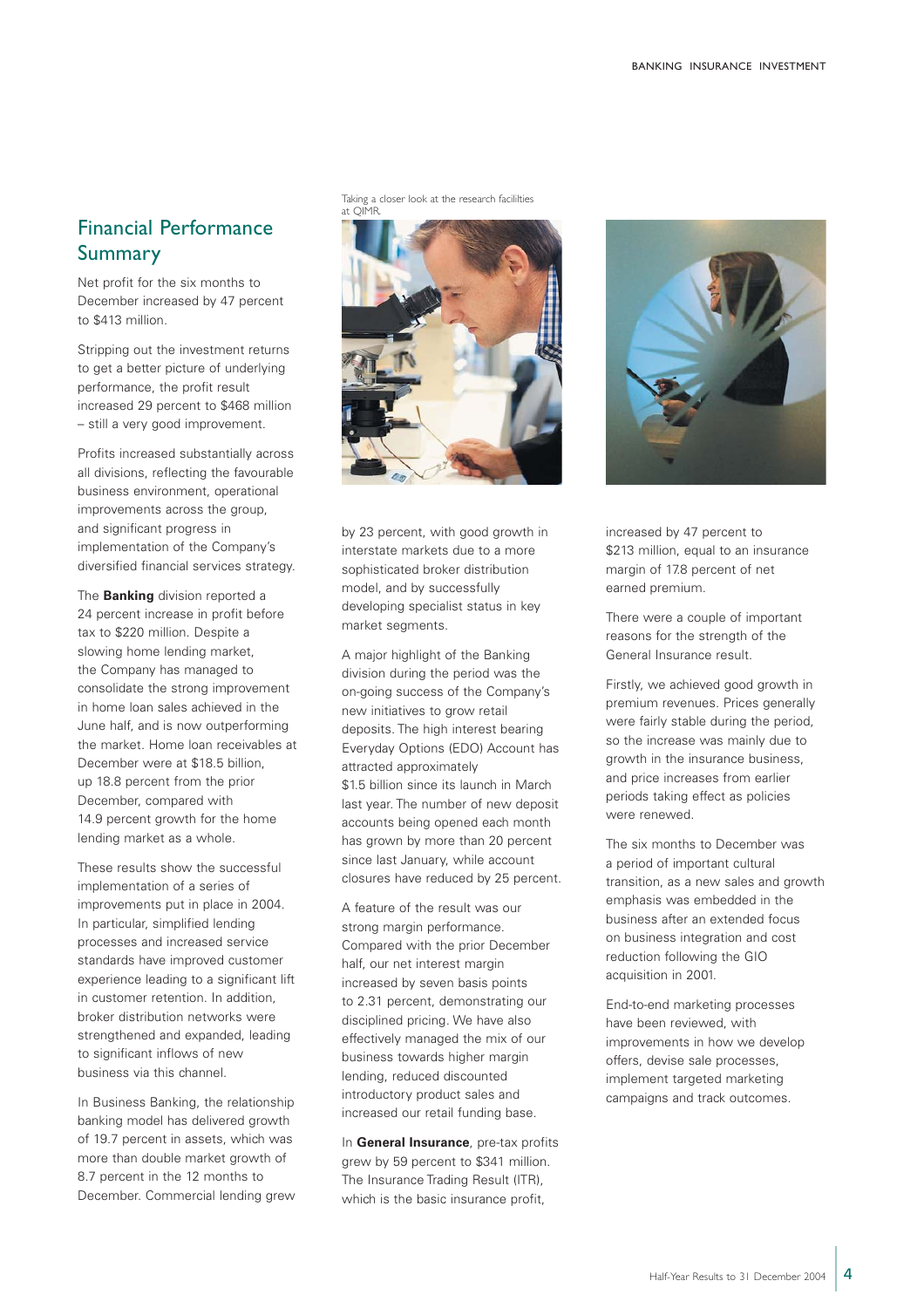#### MANAGING DIRECTOR'S LETTER continued...

A new 'risk engine' was successfully put in place in the Motor segment during the half year and is currently being extended to Home, and later Commercial insurance. The risk engine allows for much

more sophisticated pricing techniques, leading to improved risk selection by segment and higher insurance profitability.

A second important factor in the results was the excellent claims outcomes in the period. A series of legislative changes in recent years has substantially reduced the costs of personal injury claims. Because we have seen claims being settled for lesser amounts than we had provided for, it has meant that we have been able to release to profit funds that had been held in reserve to pay claims. In addition, we have put away some additional funds in risk margins, because insurance is an uncertain business. Suncorp always seeks to adopt a conservative approach and maintain a very strong prudential position.

This reduction in claims costs has led to improved profitability, but it also has led to reductions in prices for consumers. For example in Queensland Compulsory Third Party insurance, prices have fallen by 9 percent over the 12 months to December and are expected to fall further in the current year.

**Wealth Management** profits before tax increased 17 percent to \$42 million, driven by the strong investment climate and improved sales. A highlight was the strength of investment returns achieved by the investment team. Strong active returns were recorded in the Australian equity and fixed interest portfolios for the half year. The Suncorp Balanced Fund, our flagship diversified portfolio, has achieved 1st quartile returns over one, three and five years as measured by Intech in their January Growth Funds survey.

Strong new business sales (up 21.5 percent on previous corresponding period) continued the trend experienced in the last quarter of FY04. The value of sales increased by 32 percent in comparison with the corresponding period, mainly due to the higher volume of gross sales, but also contributing was a sharp increase in Financial Planners' productivity. The Easy Invest product (a new 'wrap' platform service introduced in FY04) led to higher margins on sales of Suncorp products.

Funds under management grew 17.5 percent to reach \$12 billion at December 2004, benefiting from net inflows of \$246 million for the period.

### Strategy Progress

In addition to the individual business line successes, we also have made good progress in delivering the revenue and cost advantages of our business model. Cross-sell targets have been embedded in the business, cross-group forums have been established to enable opportunities to be identified, and new products are being designed and put into production.

For example, a new package for customers buying a car, which combines a personal loan, car

insurance, CTP and consumer credit insurance is now on the market. A similar home loan package for first home buyers is planned for release next month, along with a Small Business package later in the year.

We are already seeing evidence of success. Over the past six months, the proportion of new direct personal loan customers who take out Personal Loan Consumer Credit insurance has been lifted from 40 percent to 68 percent. And sales of home insurance to Queensland direct home loan customers has grown by 12 percent since June, to 68 percent, which is amongst the highest in the financial services industry.

#### **Outlook**

The first half profit was clearly a very strong result, and while we will be working hard to maintain the profit growth momentum in the current half, as John Story said, there were some factors in the first half, such as the strong investment returns, that may not be repeatable.

In **Banking**, while we anticipate the economy will continue to perform well, we expect credit growth to slow in some of the key sectors in which we operate, particularly the Property Development and



Sunlovers on Noosa Beach were keen to take advantage of the free sunscreen being offered.